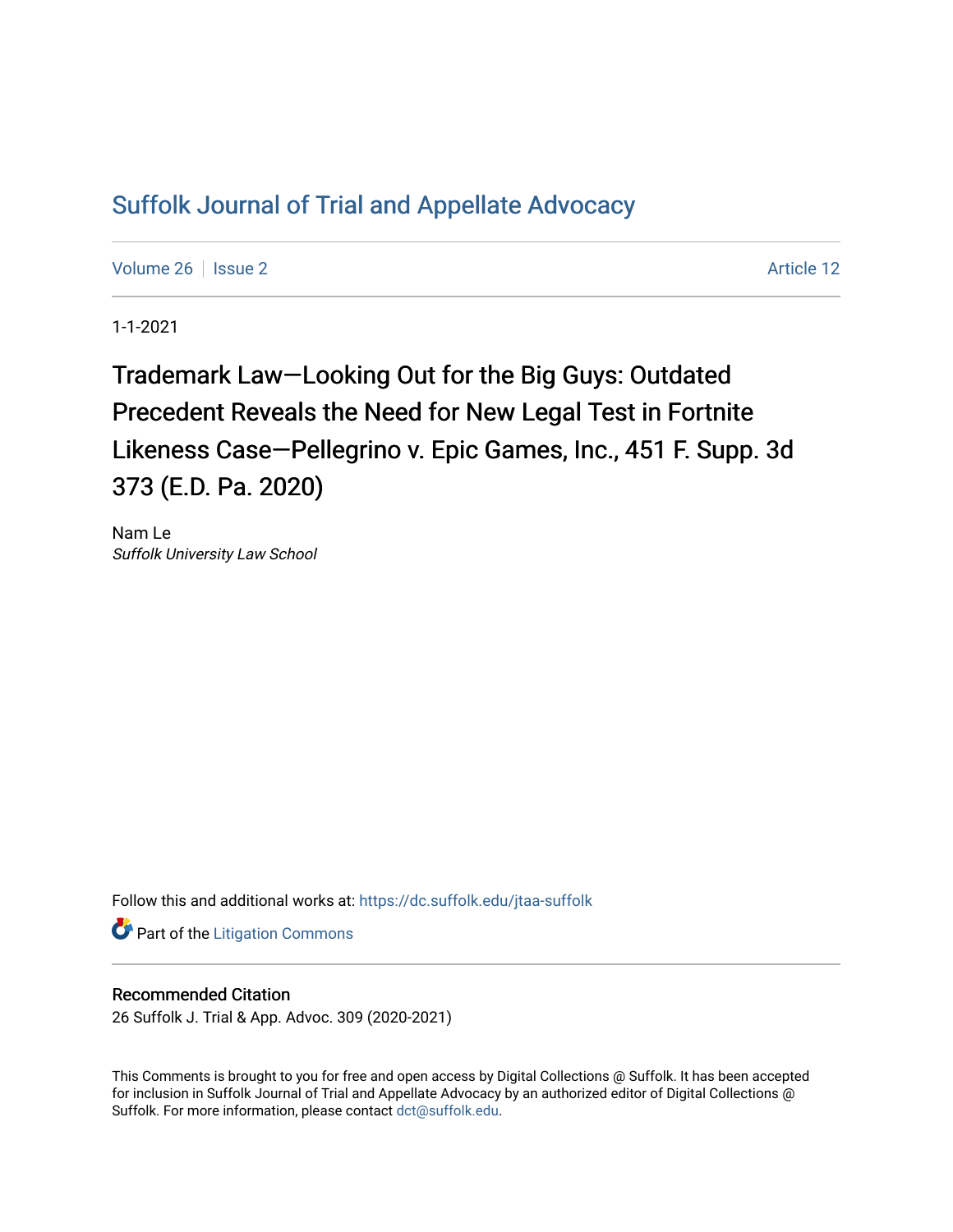## **TRADEMARK LAW—LOOKING OUT FOR THE BIG GUYS: OUTDATED PRECEDENT REVEALS THE NEED FOR NEW LEGAL TEST IN** *FORTNITE*  **LIKENESS CASE—***PELLEGRINO V. EPIC GAMES, INC.***, 451 F. SUPP. 3D 373 (E.D. PA. 2020).**

States have an interest in both protecting an individual's right of publicity and safeguarding the proprietary interest in their acts and likeness.<sup>1</sup> In a world of viral videos and overnight fame, issues have arisen regarding the extent to which public figures have ownership over their image and signature moves, and whether third parties, like video game developers, can profit off them.<sup>2</sup> In *Pellegrino v. Epic Games, Inc.*,<sup>3</sup> the United States District Court for the Eastern District of Pennsylvania considered whether Epic Games, Inc. ("Epic") misappropriated Leo Pellegrino's ("Pellegrino") likeness and signature move when creating the "Phone It In" emote for its game *Fortnite Battle Royale* ("Fortnite").<sup>4</sup> The court ultimately dismissed Pellegrino's right of publicity claims and found that Epic's use of Pellegrino's likeness in creating the "Phone It In" emote satisfied the Transformative Use Test ("Test"), granting the emote First Amendment protection.<sup>5</sup>

Pellegrino is a professional baritone saxophone player and member of the "brass house" group Too Many Zooz.<sup>6</sup> At concerts and festivals, Pellegrino performs his signature move: a series of movements that "express his own unique dancing style."<sup>7</sup> Pellegrino performs his signature move so frequently and in front of so many people that "it has become inextricably linked to his identity."<sup>8</sup> Epic is a video game developer that cre-

<sup>1</sup> *See* Zacchini v. Scripps-Howards Broad. Co., 433 U.S. 562, 573 (1977) (highlighting right of publicity is "right of the individual to reap reward of his endeavors").

<sup>2</sup> *See* Katie Thomas, *Image Rights vs. Free Speech in Video Game Suit*, N.Y. TIMES (Nov. 15, 2010), https://www.nytimes.com/2010/11/16/sports/16videogame.html (discussing importance of balancing First Amendment free speech rights against right of publicity).

<sup>3</sup> 451 F. Supp. 3d 373 (E.D. Pa. 2020).

<sup>4</sup> *See id.* at 378 (describing legal issue).

<sup>&</sup>lt;sup>5</sup> *See id.* at 381 (concluding Epic's use of Pellegrino's likeness is sufficiently transformative); *see also infra* notes 25-26 (describing Transformative Use Test).

<sup>6</sup> *See Pellegrino,* 451 F. Supp. 3d at 378 (describing Pellegrino's profession).

<sup>7</sup> *See id.* (explaining Pellegrino's unique ability and anatomy to perform signature move). "Using his unique anatomy—specifically his externally rotatable feet—Pellegrino was able to create the Signature Move. . . ." *Id.*

<sup>8</sup> *See id.* at 378 (explaining how Pellegrino's signature move has become synonymous with him).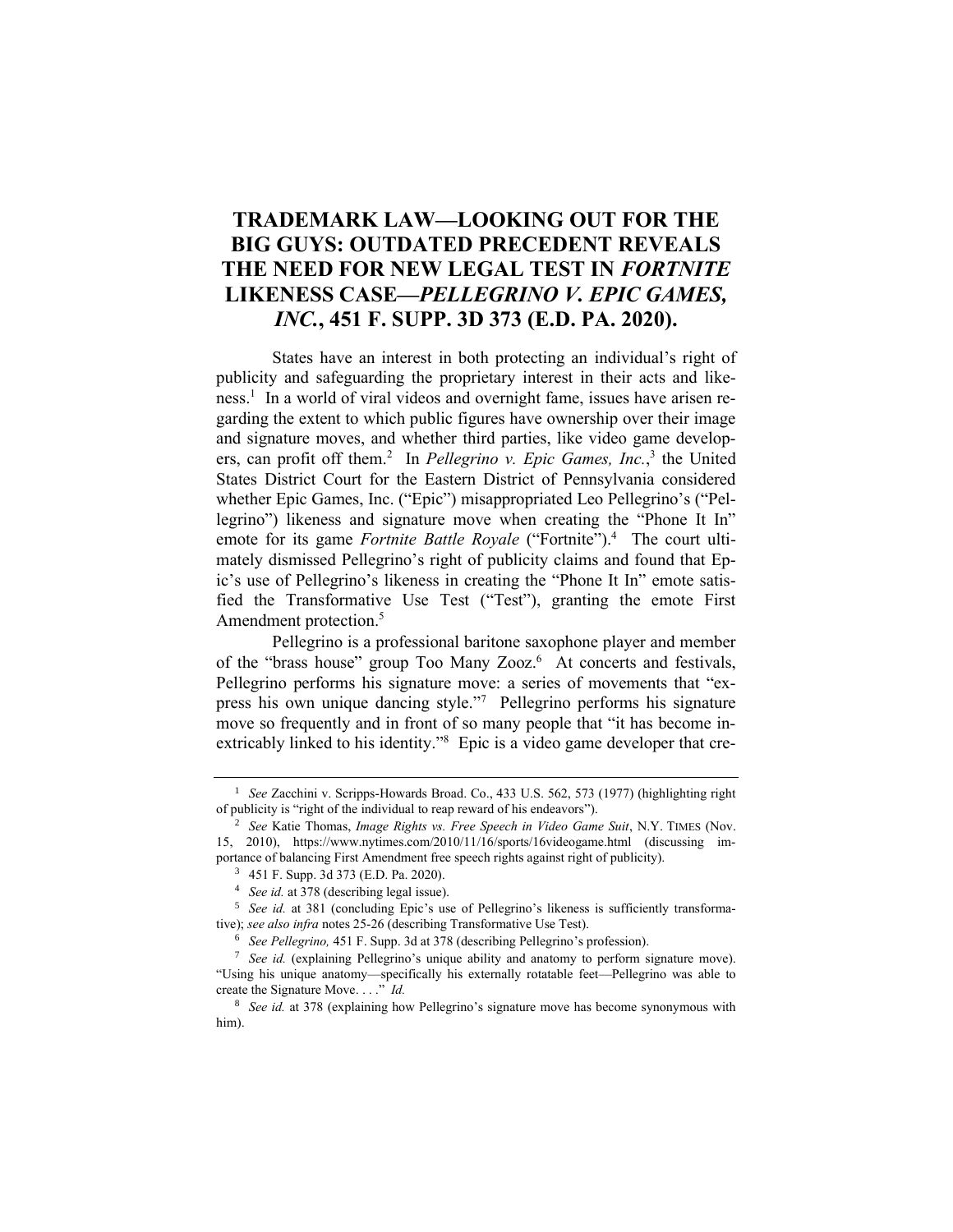ated Fortnite, one of the most popular video games ever.<sup>9</sup> It is described as "a battle royale video game that blends survival, exploration, and scavenging elements with last-man-standing gameplay."<sup>10</sup> Within its free-to-play game, Epic generates revenue through in-game purchases, such as customizable outfits and content for player avatars; this content includes their popular "emotes," which allow players to cause their Fortnite avatar to perform certain dances, movements, or acts.<sup>11</sup> By copying moves from popular ce-

<sup>11</sup> *See Pellegrino*, 451 F. Supp. 3d at 378 (explaining Epic creates emotes by copying dances and movements from pop culture, sometimes without consent); *see also Best Fortnite Dances in* 

<sup>9</sup> *See* Nick Statt, *Fortnite is Now One of the Biggest Games Ever with 350 Million Players*, THE VERGE (May 6, 2020, 1:54 PM), https://www.theverge.com/2020/5/6/21249497/fortnite-350-million-registered-players-hours-played-april (stating Fortnite has over 350 million registered players with billions of logged playtime hours); Kevin Webb, *'Fortnite' Was the Most Important Video Game of This Decade, and It Will Be For the Next One Too*, BUSINESS INSIDER (Dec. 29, 2019, 10:05 AM), https://www.businessinsider.com/fortnite-most-influential-videogame-decade-2019-12 (stating Fortnite generated \$2.4 billion in 2018).

<sup>&</sup>lt;sup>10</sup> *See Pellegrino*, 451 F. Supp. 3d at 378 (noting Epic's significant growth in valuation because of Fortnite); *see also* Yousef Saifi, *Fortnite NFL Skins: New Fortnite Football Skins Leaked Gridiron Gang Outfits*, FORTNITE INSIDER (Nov. 23, 2020), https://fortniteinsider.com/fortnite-nfl-skins-new-fortnite-football-skins-leaked/ (explaining Fortnite's two-time collaboration with NFL, once in 2018 and again in 2020). The game is so popular that even the National Football League ("NFL") collaborated for a cut of the profit. Saifi, *supra* note 10. Fortnite allowed players to buy skins for their avatars representing any of the thirty-two NFL teams with a customizable player number to place on the back of the skin's jersey. Saifi, *supra* note 10; Isaiah Alonzo, *'Fortnite' x Houseparty: How to Use Live Video Chat While Playing and Get Rainbow Fog Wrap!*, TECH TIMES (Nov. 20, 2020, 1:44 AM), https://www.techtimes.com/articles/254334/20201120/fortnite-x-houseparty-use-live-video-chatplaying-rainbow-fog.htm (outlining Epic's goal to bring live video chat into game without employing third-party device). Epic has also partnered with Houseparty, a video chatting app, in hopes of integrating live video chat on the screen while playing the game. Alonzo, *supra* note 10; Tom Gerken, *Fortnite: 'Millions Attend' Virtual Marshmello Concert*, BBC (Feb. 4, 2019), https://www.bbc.com/news/blogs-trending-47116429 (describing phenomenon of Fortnite's first live concert); Marc Hogan, *Where Can Virtual Concerts Go After Travis Scott's Fortnite Extravaganza?*, PITCHFORK (May 5, 2020), https://pitchfork.com/thepitch/virtual-concerts-travis-scottsfortnite-100-gecs-minecraft/ (showing how Fortnite's success in virtual concerts has inspired others); Andrew Webster, *Fortnite is Launching a Concert Series it Hopes Will Become a 'Tour Stop' for Artists*, THE VERGE (Sept. 8, 2020, 10:00 AM), https://www.theverge.com/2020/9/8/21423004/fortnite-party-royale-concert-series-dominic-fike (describing musical performances held in Fortnite's virtual platform by artists like Diplo and Steve Aoki). With the Fortnite and Houseparty collaboration, Epic has taken yet another step to transform Fortnite from a basic video game to a virtual reality where people can listen to concerts, video chat with friends, and play a battle royale shooter simultaneously. Gerken, *supra* note 10; Digital Staff, *Fortnite Isn't Just a Game, It's a Social Platform – and It's Eclipsing Facebook*, 7NEWS (June 11, 2019, 12:22 PM), https://7news.com.au/the-morning-show/fortnite-isnt-just-agame-its-a-social-platform-and-its-eclipsing-facebook-c-162425 (referencing studies that show Fortnite players spend more time playing than using social media). With Fortnite's success, some people say that Fortnite is no longer just a video game, but rather a social platform that has grown bigger than anyone could have imagined. Digital Staff, *supra* note 10; Bijan Stephen, *Fortnite was 2018's Most Important Social Network*, THE VERGE (Dec. 21, 2018, 2:37 PM), https://www.theverge.com/2018/12/21/18152012/fortnite-was-2018s-most-important-socialnetwork (describing Fortnite as cultural phenomenon accessible by almost every device).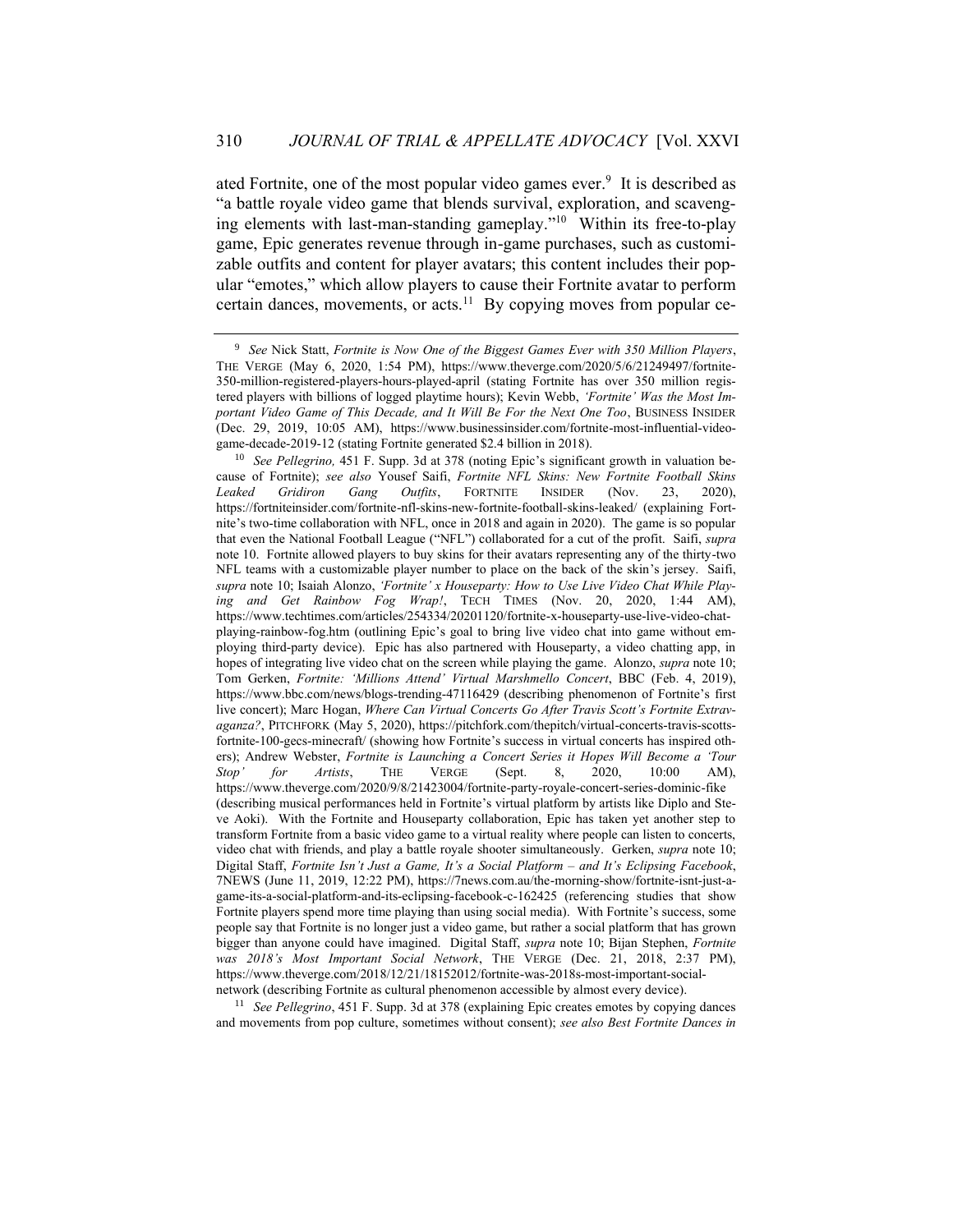lebrities and viral videos, Epic promotes the purchase of these emotes because it allows players to mimic their favorite idols in-game.<sup>12</sup>

<sup>12</sup> *See Pellegrino*, 451 F. Supp. 3d at 378 (noting emotes' popularity such that professional athletes perform Fortnite emotes in on-field celebrations). "Emotes have become popular even outside of Fortnite. For example, professional athletes perform celebrations based on Fortnite emotes and other people post social media videos of themselves executing the emotes." *Id.*; *see also* Adi Robertson, *Most of the Fortnite dance lawsuits are on pause*, THE VERGE (Mar. 9, 2019, 12:23 PM), https://www.theverge.com/2019/3/9/18257385/epic-fortnite-lawsuit-ribeiro-2millydance-emote-lawsuits-withdrawn-pause-registration (providing examples of other people and videos Epic has used for emotes); Nick Statt, *Fortnite Keeps Stealing Dances – And No One Knows If It's Illegal*, THE VERGE (Dec. 20, 2018, 8:55 AM), https://www.theverge.com/2018/12/20/18149869/fortnite-dance-emote-lawsuit-milly-rock-flosscarlton (noting claims of well-known celebrities like 2 Milly and lesser known figures like "Backpack Kid"); *Collaborations*, FANDOM, https://fortnite.fandom.com/wiki/Collaborations (last updated Mar. 7, 2021) (listing Fortnite's collaborations). Fortnite has become so successful that many companies and celebrities want to collaborate with Epic to promote themselves to an audience of millions. Paul Tassi, *'Fortnite' Could Follow Its Marvel Season with a DC Season*, FORBES (Aug. 30, 2020, 10:34 AM), https://www.forbes.com/sites/paultassi/2020/08/30/fortnitecould-follow-its-marvel-season-with-a-dc-season/?sh=21ec04152290 (reporting how Marvel and DC Comics have been competing for collaborations with Fortnite); Webb, *supra* note 9 (describing success of Fortnite and player base); Oscar Gonzalez, *Fortnite X Stranger Things Adds Chief Hopper, Demogorgon Skins for Crossover*, CNET (July 5, 2019, 6:01 AM), https://www.cnet.com/news/fortnite-x-stranger-things-adds-chief-hopper-demogorgon-skins-forcrossover/ (describing Fortnite's collaboration with hit TV show "Stranger Things"). Even television shows have joined the long list of collaborators as Fortnite has become a formative tool for promoting new content and attracting new viewers. *See* Gonzalez, *supra* note 12; Andrew Webster, *The Mandalorian is the Perfect Fortnite Character*, THE VERGE (Dec. 2, 2020, 11:05 AM), https://www.theverge.com/2020/12/2/22028767/the-mandalorian-fortnite-perfect-characterseason-5 (describing Fortnite's collaboration with hit TV show *The Mandalorian*); Andrew Webster, *The New Trailer for Christopher Nolan's Tenet Will Air in Fortnite*, THE VERGE (May 21, 2020, 4:24 PM), https://www.theverge.com/2020/5/21/21266768/fortnite-party-royale-

christopher-nolan-tenet-trailer (explaining how world premiere trailer for *Tenet* aired on Fortnite on hourly basis). Some collaborators who have less faith in Fortnite's influence, such as Christopher Nolan, will not allow their characters in the game, but still admit that working with Epic would benefit them in the long run due to sheer publicity. *The New Trailer for Christopher No-*

*Real Life!*, BEANO, https://www.beano.com/posts/7-best-fortnite-dances-in-real-life (last visited Oct. 19, 2020) (showing use of *Scrubs* dance move as default battle royale dance).The free default dance available to every player is based on the dance moves of a character named Turk from the comedy television show *Scrubs*. *Best Fortnite Dances in Real Life!*, *supra* note 11.Other examples of emotes taken from pop culture are the "Best Mates" emote based on Marlon Webb's dancing and the "Fresh Dance" emote based on the dancing of Alfonso Ribeiro's character, Carlton Banks, from *The Fresh Prince of Bel-Air*. *Best Fortnite Dances in Real Life!*, *supra* note 11; Kiril Stoilov, *Top 7 Celebrity Fortnite Skins That Look Most Like the Original*, EARLY GAME (Sep. 4, 2020), https://www.earlygame.com/top-7-celebrity-fortnite-skins-that-look-most-likethe-original/ (providing pictures of notable collaboration skins). While Epic has created many emotes based on pop culture and individuals' identities without permission, Epic has contracted to collaborate with famous figures such as streamer and professional gamer, Tyler "Ninja" Blevins, iconic streamer, Kathleen "Loserfruit" Belsten, DJ Marshmello, and rapper, Travis Scott. Stoilov, *supra* note 11; Dipanjan Dey, *More Accurate than Ninja Skin- New Fortnite Skin for Iconic Streamer*, ESSENTIALLY SPORTS (June 22, 2020, 12:07 PM), https://www.essentiallysports.com/more-accurate-than-ninja-skin-new-fortnite-skin-for-iconicstreamer-esports-epic-games-loserfruit-news/ (showcasing Loserfruit's collaboration skin).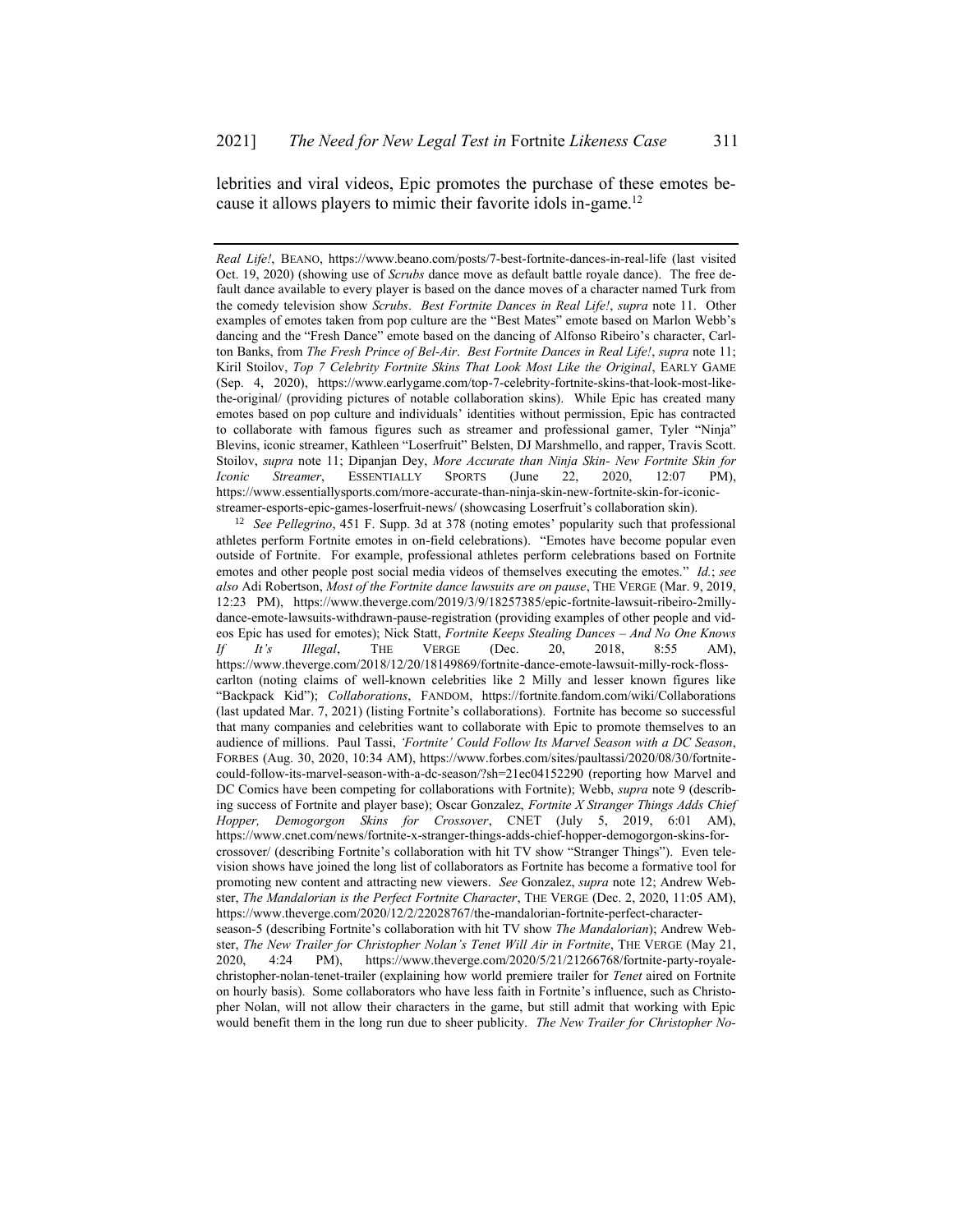One of the emotes Epic created and currently profits from is the "Phone It In" emote, which is identical to Pellegrino's signature move.<sup>13</sup> While many Fortnite players recognized the emote as Pellegrino's signature move, some players were under the false impression that it was Epic's original creation.<sup>14</sup> As a result, Pellegrino brought suit against Epic and asserted that it used his name or likeness without consent in violation of Pennsylvania statute § 8316.<sup>15</sup> The district court ultimately dismissed Pellegrino's § 8316 claim because he was unable to prove that the "Phone It In" emote resembled his appearance or biographical information.<sup>16</sup> Moreover, in applying the Transformative Use Test, the court emphasized that Fortnite players can customize their characters with various emotes that mimic celebrities other than Pellegrino.<sup>17</sup> The court further reasoned that emotes are utilized in a battle royale setting—whereas Pellegrino exe-

<sup>13</sup> *See Pellegrino*, 451 F. Supp. 3d at 378 (noting name of emote refers to Pellegrino's appearance in 2017 Google Pixel 2 Phone commercial). Epic generates revenue when players purchase emotes, like "Phone It In", from the "in-game electronic storefront." *Id.*

<sup>14</sup> *See id.* at 379 (noting players' high awareness about relationship between "Phone It In" and Pellegrino's signature move). Pellegrino argued that players who are unaware that the "Phone It In" emote imitates Pellegrino's signature move "have the false impression that the 'Phone It In' emote was Epic's original creation because Epic does not credit Pellegrino as the Signature Move's creator and owner." *Id.*

<sup>15</sup> *See* 42 PA. CONS. STAT. ANN. § 8316 (allowing individuals to bring actions against unauthorized use of their name or likeness); *Pellegrino*, 451 F. Supp. 3d at 379 (summarizing Pellegrino's claims against Epic). Pellegrino made a claim for unauthorized use of his name and likeness in violation of § 8316. *Pellegrino*, 451 F. Supp. 3d at 379. He also brought claims under misappropriation of publicity, invasion of privacy by misappropriation of identity, unjust enrichment for using his trademark, unfair competition for using his likeness, and trademark infringement all under Pennsylvania common law. *Pellegrino*, 451 F. Supp. 3d at 379. Pellegrino's last two claims were for trademark infringement and trademark dilution under the Lanham Act. *Pellegrino*, 451 F. Supp. 3d at 379; *see also* 15 U.S.C. §§ 1125 (a), (c) (prohibiting trademark infringement and trademark dilution).

<sup>16</sup> *See Pellegrino*, 451 F. Supp. 3d at 381 (noting avatar equipped with "Phone It In" emote did not resemble Pellegrino whatsoever).

<sup>17</sup> *See id.* (explaining Fortnite players can cause their avatars to perform emotes). The court discussed the allegations in the complaint and acknowledged that Fortnite players can customize their avatars with new characters. *See id.* However, the court noted that the photos provided in the complaint did not share any resemblance to Pellegrino. *See id.*

*lan's Tenet Will Air in Fortnite*, *supra* note 12; Patricia Hernandez, *Fortnite Fans are Making Kratos Dance, and it's Amazing*, POLYGON (Dec. 4, 2020, 2:18 PM), https://www.polygon.com/fortnite/2020/12/4/22153779/fortnite-god-of-war-kratos-emote-danceepic-games-sony-sequel-ps5 (explaining Kratos' character in Fortnite contrasts with Kratos' more serious character in *God of War*). With all of Epic's success, other gaming companies, such as Sony Interactive Entertainment, capitalized on Fortnite's publicity by collaborating with Epic to add characters from their own popular games such as Psycho from *Borderlands 3* and Kratos from *God of War*. Hernandez, *supra* note 12; Andrew Webster, *Fortnite's New Borderlands 3 Crossover Features Psycho, Claptrap, and a Pandora Zone*, THE VERGE (Aug. 27, 2019, 8:44 AM), https://www.theverge.com/2019/8/27/20834819/fortnite-borderlands-3-crossover-psychoclaptrap-pandora (explaining Fortnite's *Borderlands 3* collaboration).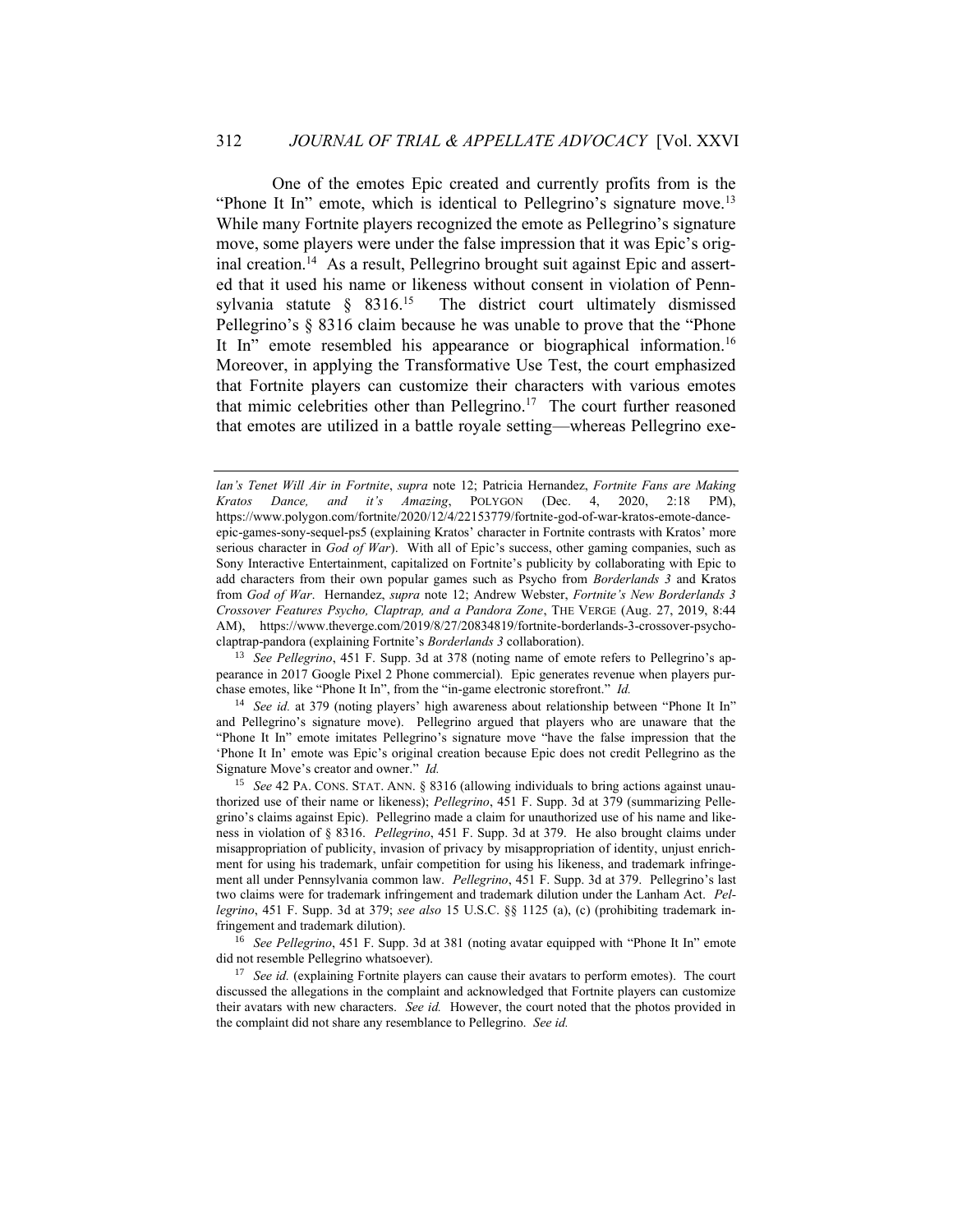cutes his signature move at musical performances and festivals—thereby making Epic's "Phone It In" emote sufficiently transformative to be granted First Amendment protections.<sup>18</sup>

The right of publicity grants famous figures the ability to control and profit from certain uses of their identities.<sup>19</sup> In an effort to protect this right, courts have utilized different balancing tests to limit others from copying a famous figure's signature moves.<sup>20</sup> One such test came from the United States Court of Appeals for the Second Circuit decision *Rogers v. Grimaldi*; here, the court created a two-prong test to determine whether a work is protected under the First Amendment.<sup>21</sup> The first prong examines the title of the work and the second prong states that no protection will be granted if the work clearly misleads consumers as to the source or content of the work.<sup>22</sup> This test has been met with criticism, however, as it is illsuited for application to video games.<sup>23</sup> Another test is the Predominant Use Test, as applied by the Missouri Supreme Court in *Doe v. TCI Cablevi-*

<sup>20</sup> *See* Joseph Gutmann, Note, *It's in the Game: Redefining the Transformative Use Test for the Video Game Arena*, 31 CARDOZO ARTS & ENT. L.J. 215, 219 (2012) (describing three primary balancing tests courts have used).

<sup>21</sup> *See* Rogers v. Grimaldi, 875 F.2d 994, 997-99 (2d Cir. 1989) (evaluating claim by dancer against movie producer for incorporating characters that mimicked dancer's identity).

<sup>22</sup> *See id.* at 999 (stating goal of test is to avoid consumer confusion). Under the first prong, courts examine the title of the work and will deem a work unprotected if that title has no artistic relevance to the original work. *See id.* The second prong of the test focuses on misleading titles, and the court in *Rogers* explained that a misleading title with no artistic relevance would violate the Lanham Act. *See id.*; *see also* Parks v. LaFace Records, 329 F.3d 437, 459 (6th Cir. 2003) (applying test and finding artistic relevance of title to song lyrics highly questionable). For example, a song titled *Rosa Parks* was deemed unprotected because it "ma[de] no explicit statement that the work is about that person in any direct sense" and its title had no artistic relevance to the original work. See Parks, 329 F.3d at 459. The court reasoned that, though the song referenced Rosa Parks for marketing reasons, "[t]he composers did *not* intend [the song] to be about Rosa Parks, and the lyrics are *not* about Rosa Parks." *See Parks*, 329 F.3d 437 at 452.

<sup>23</sup> *See* Gutmann, *supra* note 20, at 220 (arguing deception is not indicative of work being complete imitation). Gutmann further explains that a work can be a complete imitation even if it is not deceptive. *See id.* While imitations have almost no creative value on their own, they would still undeniably pass the *Rogers* test. *See id.* As a result, the *Rogers* test is not appropriate when applied to most forms of media, such as video games, where issues are much more complex. *See id.*

<sup>&</sup>lt;sup>18</sup> *See id.* at 381-82 (concluding Epic's use of emote constitutional under Transformative Use Test).

<sup>19</sup> *See* Matthew D. Bunker & Emily Erickson, *Transformative Variations: The Uses and Abuses of the Transformative Use Doctrine in Right of Publicity Law*, 14 WASH. J.L. TECH. & ARTS 138, 139 (2019) (explaining history of right of publicity); *see also* William K. Ford & Raizel Liebler, *Games Are Not Coffee Mugs: Games and the Right of Publicity*, 29 SANTA CLARA COMPUTER & HIGH TECH. L.J. 1, 6-7 (2012) (discussing how right of privacy led to right of publicity).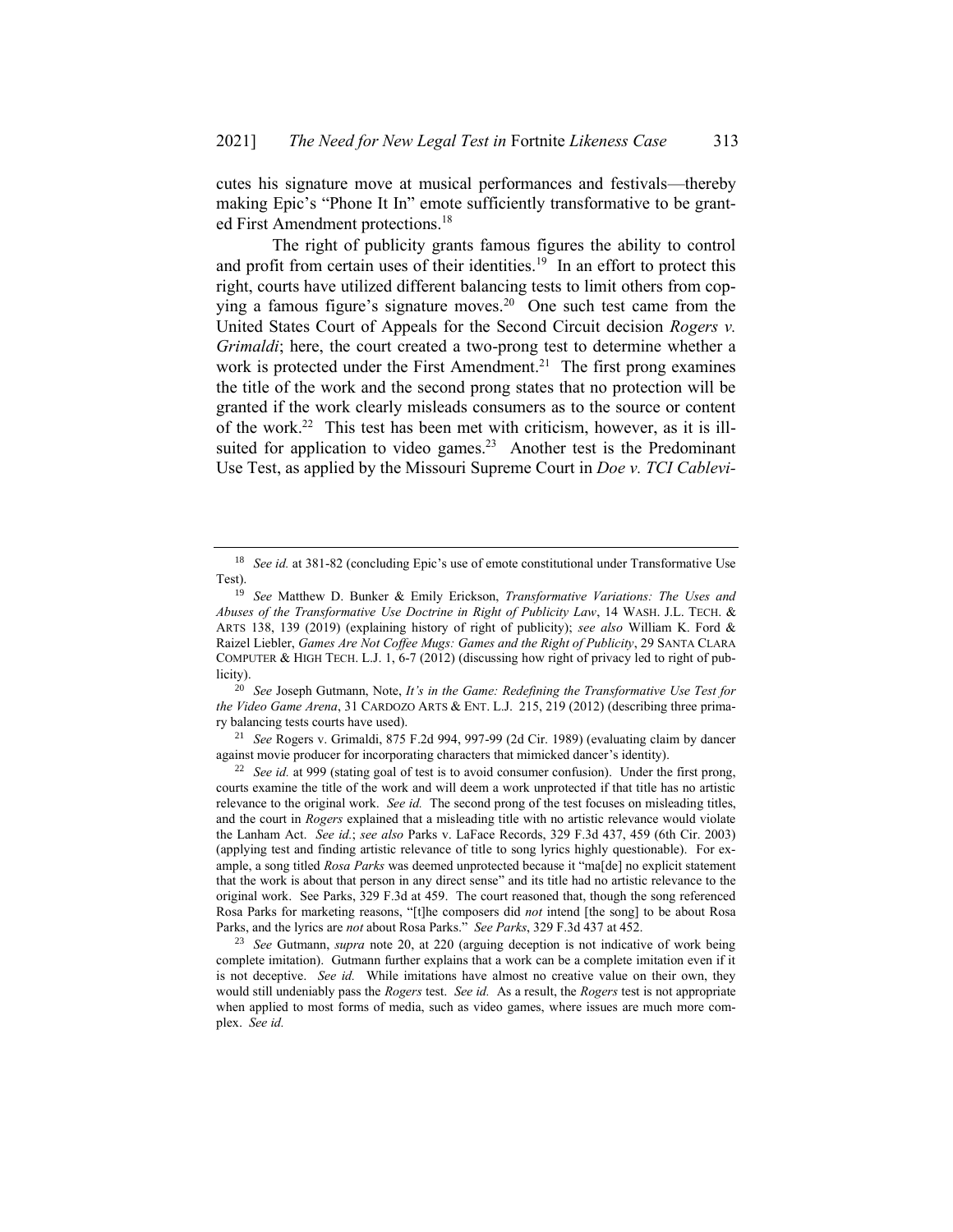*sion*<sup>24</sup>; there, the court examined the creative intent behind the work and held that protection will only be granted where there is intent to make a distinct creative work.<sup>25</sup> The Predominant Use Test is not immune from criticism either, as it fails to properly examine works that seek to make an expressive comment while directly imitating a famous figure's likeness.<sup>26</sup>

Finally, courts utilize the Transformative Use Test, which the United States Court of Appeals for the Third Circuit expanded upon in *Hart v. Electronic Arts, Inc.*<sup>27</sup> The Transformative Use Test asks if the imitation is so transformed that it mainly becomes a defendant's own expression rather than the celebrity's likeness.<sup>28</sup> Like the *Rogers* and Predominant Use Tests, the Transformative Use Test has not escaped criticism because it lacks clear, objective guidelines and essentially allows judges to base decisions on external factors.<sup>29</sup> The Transformative Use Test has been used in a myriad of cases and continues to be used even as it is met with changing circumstances, such as the video game industry's continued incorporation of pop culture figures.<sup>30</sup>

A notable invocation of the Transformative Use Test came with *Winter v. DC Comics*, where the Supreme Court of California found that

<sup>26</sup> *See* Gutmann, *supra* note 20, at 221 (admitting that creative intent is important, but test is still not enough).

<sup>27</sup> *See* Hart v. Elec. Arts, Inc.,717 F.3d 141, 145 (3d Cir. 2013) (utilizing Transformative Use Test).

<sup>24</sup> *See* Doe v. TCI Cablevision, 110 S.W.3d 363, 374-76 (Mo. 2003) (applying Predominant Use Test).

<sup>25</sup> *See id.* at 374 (stating expressive values are given greater weight when predominant purpose of product comments on celebrity). The court explained that a product sold for the main purpose of exploiting the commercial value of an individual's identity is a clear violation of the right of publicity and not protected by the First Amendment. *See id.* While, under certain circumstances, there may be some "expressive" content in the product that could qualify as "speech," this would not be sufficient to grant the product protections. *See id.* On the other hand, a product whose predominant purpose is to make an expressive comment on or about a celebrity is given greater leeway as the expressive values are greater. *See id.*

<sup>28</sup> *See id.* at 160 (explaining that "expression" means something other than likeness of celebrity). In a case of first impression, the Third Circuit determined that the Transformative Use Test was the proper analytical framework to examine the right of publicity and how it interacts with the First Amendment. *See id.* at 165; *see also* Comedy III Prods. Inc, v. Gary Saderup, Inc., 21 P.3d 797, 809 (Cal. 2001) (establishing Transformative Use Test). The origin of the Transformative Use Test came from the Supreme Court of California, which stated the inquiry as follows: "whether the product containing a celebrity's likeness is so transformed that it has become primarily the defendant's own expression rather than the celebrity's likeness." *Comedy III Prods. Inc*., 21 P.3d at 809.

<sup>29</sup> *See* David Tan, *Political Recoding of the Contemporary Celebrity and the First Amendment*, 2 HARV. J. SPORTS & ENT. L. 1, 25-26 (2011) (arguing Test allows judges to base decisions on external factors like fame of artist).

<sup>30</sup> *See* Gutmann, *supra* note 20, at 222 (demonstrating how courts deciding on same video game came to different conclusions).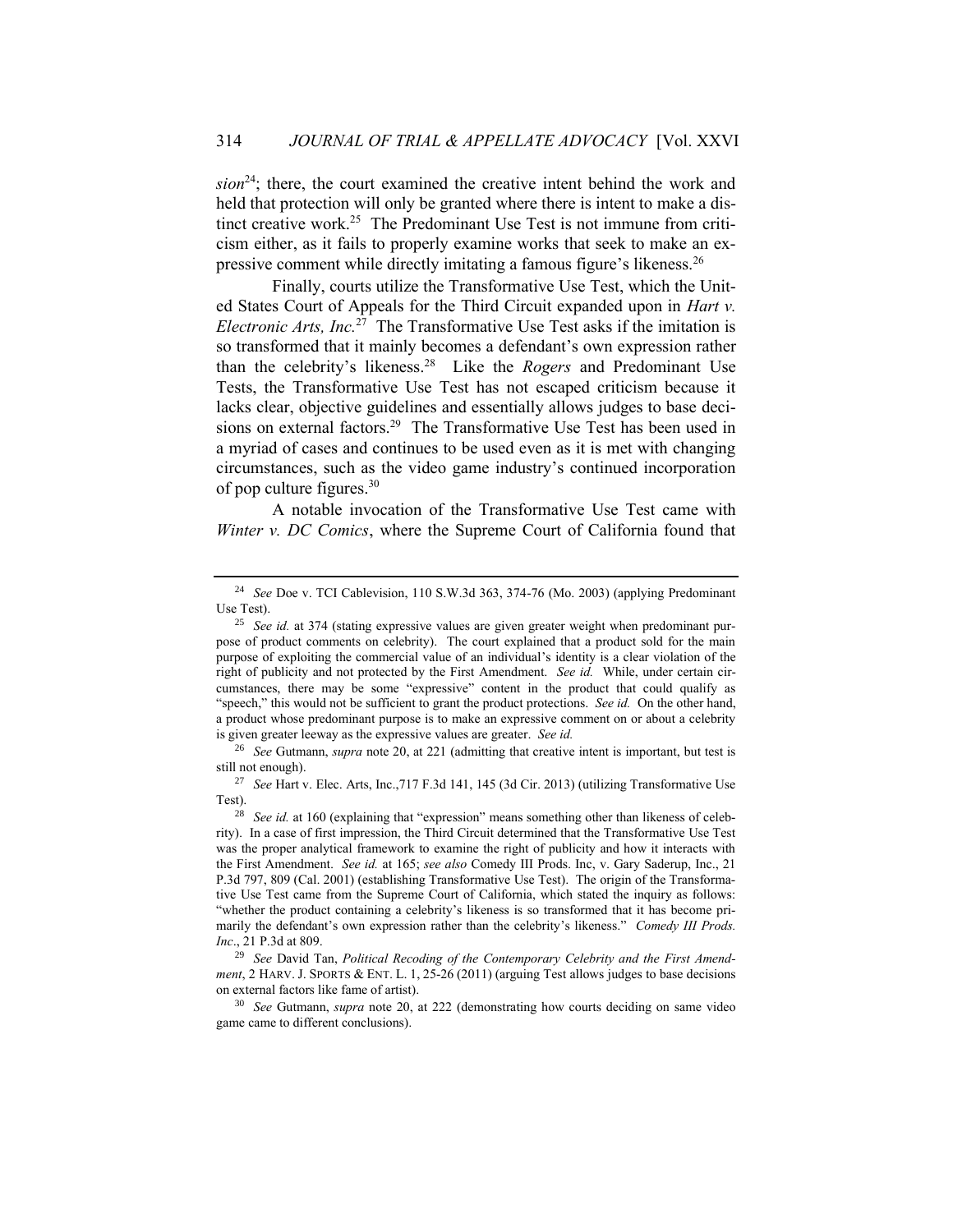using the likeness of two musicians to create two half-worm, half-human comic book characters was sufficiently transformative and therefore protected by the First Amendment.<sup>31</sup> A few years later, the California Court of Appeal addressed a singer's claim against a video game producer in *Kirby v. Sega of America, Inc.*, where the singer claimed a video game character used her persona.<sup>32</sup> The court in *Kirby* held that Sega of America was protected because the character in the game, Ulala, was not a literal depiction of the plaintiff, American musician Kirby, but was instead based on a Japanese "anime" style character with a different storyline and background from Kirby.<sup>33</sup> In contrast, the California court found in favor of the plaintiff in *No Doubt v. Activision Publishing, Inc.*, ruling that there was insufficient transformation where avatars, based on the musicians of a popular rock band, performed in outer space venues in a video game, because the game still involved the plaintiff band members doing what they typically do—singing and performing music.<sup>34</sup> In two important Electronic Arts

<sup>31</sup> *See* Winter v. D.C. Comics, 69 P.3d 473, 479 (Cal. 2003) (explaining differences in appearance between plaintiffs and comic book characters). In this case, famous musicians Johnny and Edgar Winter, who had distinctive long white hair due to albinism, claimed that their depictions in a comic book miniseries misappropriated their likeness. *See id.* at 476*.* The comic book characters in question were Johnny and Edgar Autumn, also known as the Autumn brothers, and they are depicted as "villainous half-worm, half-human offspring." *See id.* The plaintiffs argued that the defendant misappropriated both their names, Johnny and Edgar, and their likeness as to the plaintiffs' long white hair. *See id.* However, the court found that the comics depicted the plaintiffs in a way that was so unique and creative that it gave birth to something new and expressive, such that it deserved First Amendment protection. *See id.* at 480. The court reasoned that the plaintiffs were "merely part of the raw materials from which the comic books were synthesized," and their likeness was so distorted in the comic that Winter brothers' fans who wanted to purchase pictures of them would find the drawings of the Autumn brothers unsatisfactory as a substitute for the real Winter brothers. *See id.* at 479.

<sup>32</sup> *See* Kirby v. Sega of America, Inc., 50 Cal. Rptr. 3d 607, 608-09 (Cal. Ct. App. 2006) (describing Kirby's claims).

<sup>&</sup>lt;sup>33</sup> *See id.* at 615-17 (explaining differences between Ulala and Kirby that warranted protection). The court noted that Kirby and the character Ulala's backgrounds differed significantly, notably because Ulala was a news reporter living in a fantasy world and not a musician. *Id.*; *see also* Kevin L. Chin, Note, *The Transformative Use Test Fails to Protect Actor-Celebrities' Rights of Publicity*, 13 NW. J. TECH. & INTELL. PROP. 197, 204 (2015) (explaining significant role of activity and work setting in applying Test).

<sup>34</sup> *See* No Doubt v. Activision Publ'g, Inc., 122 Cal. Rptr. 3d 397, 401 (Cal. Ct. App. 2011) (holding song played in different venue not transformative enough). This case involved ska-pop rock band No Doubt, who sued Activision Publishing, Inc. ("Activision") for using their likeness in ways outside the scope of the license granted to Activision for the use of their likeness and music in the popular video game *Band Hero*. *See id.* at 400. No Doubt was unaware that there was a feature in the game that allowed players to use No Doubt's likeness to perform songs other than their own. *See id.* at 402. The court found the First Amendment did not protect Activision in this instance, because, while the setting in which the band performed could be changed in-game, the fact that the band still performed rock songs—the very same activity that the band used to achieve its fame—was not enough to transform the game into a new, expressive creation. *See id.* at 411- 12.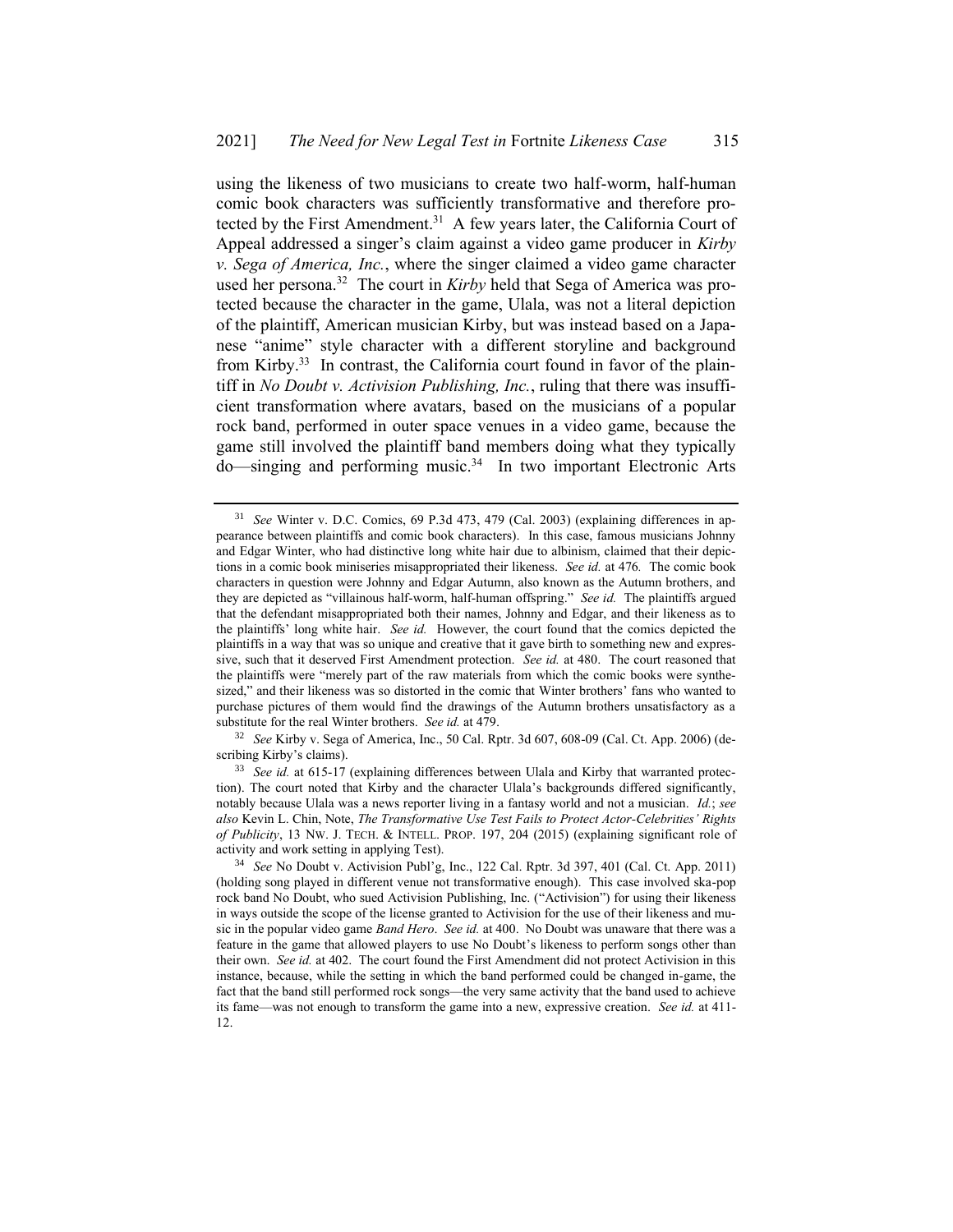("EA") cases, *Hart v. Electronic Arts, Inc.*, and *Keller v. Electronic Arts, Inc.*, two different federal courts examined video games focused on collegiate sports and held that there was insufficient transformative use of student-athletes to provide First Amendment protection.<sup>35</sup> Most recently, in *Mitchell v. Cartoon Network, Inc.*, a court examined the likeness of a television character to the plaintiff, Billy Mitchell, a figure in the video gaming community well-known for his world record high scores in famous arcade games, and found the defendant's use of the plaintiff's likeness was sufficiently transformative under the Test.<sup>36</sup>

<sup>35</sup> *See* Keller v. Elec. Arts, Inc. (In re NCAA Student-Athlete Name & Likeness Licensing Litig.), 724 F.3d 1268, 1284 (9th Cir. 2013) (holding that video game's use of player likeness not protected by First Amendment). In *Keller*, the Ninth Circuit found that EA's use of National Collegiate Athletic Association ("NCAA") student-athlete likenesses was not sufficiently transformative to warrant First Amendment protection because the video games literally recreated playing college football, the same setting in which the student-athletes had achieved their celebrity status in the first place. *See id.* at 1276. The Ninth Circuit drew many parallels to *No Doubt* in reaching its decision, as both cases involved celebrities represented as avatars in video games doing what made them famous: playing music in *No Doubt* and playing college football in *Keller*, respectively. *See id.* at 1275-76; Hart v. Elec. Arts, Inc., 717 F.3d 141, 170 (3d Cir. 2013) (finding in favor of college football player against video game company). Although the Third Circuit in *Hart* and the Ninth Circuit in *Keller* ultimately concluded that video game manufacturers must compensate student-athletes for use of their likenesses, the district court in *Hart* found that the *NCAA Football*  games were sufficiently transformative. *See Hart*, 717 F.3d at 170. Unlike the Ninth Circuit, the district court in *Hart* found that features within the games that allowed players to alter studentathlete avatars were transformative enough to be granted First Amendment protection. *Hart,* 717 F.3d at 168. The Third Circuit did not share the district court's view and its decision was reversed. *See Hart*, 717 F.3d at 170.

It is worth noting that, because of the *Keller* ruling, EA canceled the *NCAA Football* game franchise because each member of the class of student-athletes was to be paid \$4,000 for every year their likeness was used in the games. *See also* Thomas A. Baker III et al., *Simplifying the Transformative Use Doctrine: Analyzing Transformative Expression in EA's NCAA Football Sport Video Games*, 7 ELON L. REV. 467, 486 (2015) (noting debate on proper application of Transformative Use Test in *Hart* and *Keller*); Tom Risen, *Electronic Arts Cancels NCAA 2014 Video Game After Lawsuit*, U.S. NEWS (Sept. 27, 2013, 5:36 PM), https://www.usnews.com/news/articles/2013/09/27/electronic-arts-cancels-ncaa-2014-videogame-after-lawsuit (detailing EA's cancelation of 2014 edition of *NCAA Football*); Tom Farrey, *Players, Game Makers Settle for \$40M*, ESPN (May 30, 2014), https://www.espn.com/espn/otl/story/\_/id/11010455/college-athletes-reach-40-million-settlementea-sports-ncaa-licensing-arm (detailing settlement agreement that delivered thousands of dollars to student-athletes).

<sup>36</sup> *See* Mitchell v. Cartoon Network, Inc., No. 15-5668, 2015 WL 12839135, at \*16 (D.N.J. Nov. 20, 2015) (stating plaintiff's likeness sufficiently transformed where defendant added new features). Billy Mitchell, recognizable by his long black hair and black beard, alleged Cartoon Network misappropriated his likeness in creating a character named Garrett Bobby Ferguson ("GBF") who appeared as "a giant floating head from outer space, with long black hair and a black beard, but no body." *See id.* at \*1-3. The court held that "while GBF may [have been] a less-than-subtle evocation of plaintiff, GBF [was] not a literal representation of him" because: (1) GBF appeared as a non-human creature; (2) GBF held the universe record to a different game than the game to which Mitchell held a world record; and (3) GBF attempted to keep his universe record deceit while Mitchell questioned his opponent's equipment and the authenticity of a filmed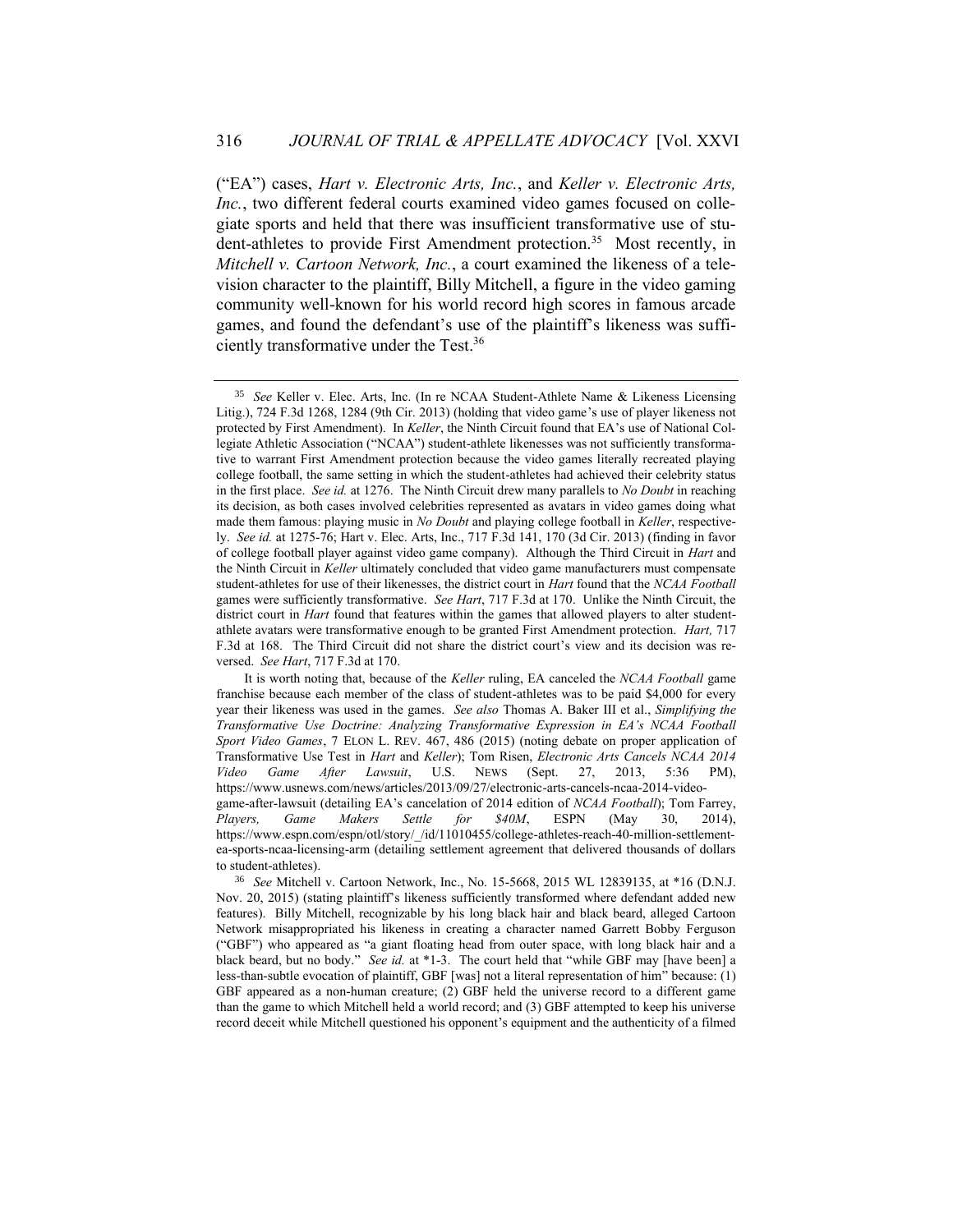In *Pellegrino*, the District Court for the Eastern District of Pennsylvania dismissed Pellegrino's right of publicity and privacy claims, finding that Epic's use of Pellegrino's likeness was sufficiently transformative under the Transformative Use Test.<sup>37</sup> First, the court established that the First Amendment protects Fortnite as an expressive work because it is a video game.<sup>38</sup> Then, following the precedent set by the Third Circuit in *Hart*, the court applied the Transformative Use Test when balancing Epic's First Amendment protections against Pellegrino's publicity and privacy rights.<sup>39</sup> The Transformative Use Test provides that an expressive work that overcomes a celebrity plaintiff's interest in their likeness is granted First Amendment protections as long as "the product containing [the] celebrity's likeness is so transformed that it has become primarily the defendant's own expression rather than the celebrity's likeness."<sup>40</sup>

When applying the Transformative Use Test, the court found that Fortnite avatars using the "Phone It In" emote did not resemble Pellegrino in appearance or biographical information.<sup>41</sup> Additionally, Fortnite avatars fight in a battle royale environment and can perform emotes like "Phone It In" while wielding weapons and using violence to eliminate other avatars.<sup>42</sup> On the other hand, Pellegrino is a musical performer who performs his sig-

high score. *See id.* at \*5. The court likened GBF to the Autumn brothers' characters from *Winter*, as both had recognizable traits of the source material but were ultimately turned into supernatural creatures. *See id.* at \*6; *see also* Winter v. D.C. Comics, 69 P.3d 473, 479 (Cal. 2003) (analyzing Autumn brothers' likeness as reflected in comic book characters).

<sup>37</sup> *See* Pellegrino v. Epic Games, Inc., 451 F. Supp. 3d 373, 381-82 (E.D. Pa. 2020) (stating holding).

<sup>&</sup>lt;sup>38</sup> *See id.* at 380 (discussing Epic's motion to dismiss claim on First Amendment grounds); *see also Hart*, 717 F.3d at 148 (citing Brown v. Entm't Merch. Ass'n, 564 U.S. 786, 790-91 (2011)) ("[V]ideo games are protected as expressive speech under the First Amendment."). In determining whether an expressive work violates a plaintiff's right of publicity and privacy, a court must determine whether the First Amendment protections afforded to the expressive work outweigh the plaintiff's publicity and privacy rights. *See Hart*, 717 F.3d at 148-49.

<sup>39</sup> *See Pellegrino*, 451 F. Supp. 3d at 380-81 (noting Third Circuit's use of Transformative Use Test in *Hart*)*; see also Hart*, 717 F.3d at 165 (ruling "the Transformative Use Test is the proper analytical framework to apply" when balancing First Amendment protections and publicity rights).

<sup>40</sup> *See Hart*, 717 F.3d at 160 (emphasis omitted) (quoting Comedy III Prods., Inc. v. Gary Saderup, Inc., 21 P.3d 797, 809 (Cal. 2001)) (describing origin of Transformative Use Test); s*ee also Pellegrino*, 451 F. Supp. 3d at 380-81 (explaining Transformative Use Test).

<sup>41</sup> *See Pellegrino*, 451 F. Supp. 3d at 381 (ruling that "the avatars in Fortnite do not share Pellegrino's identity nor do what Pellegrino does in real life.") The court referenced a picture of a Fortnite avatar equipped with the "Phone It In" emote and observed that the avatar did not bear any resemblance to Pellegrino. *See id. But see* Complaint at 9-12, Pellegrino v. Epic Games, Inc., 451 F. Supp. 3d 373 (E.D. Pa. 2020) (No. 2:19-cv-01806-JP) (detailing how Fortnite's emote copied Pellegrino's signature move).

<sup>42</sup> *See Pellegrino*, 451 F. Supp. 3d at 381 (describing Fortnite universe and environment).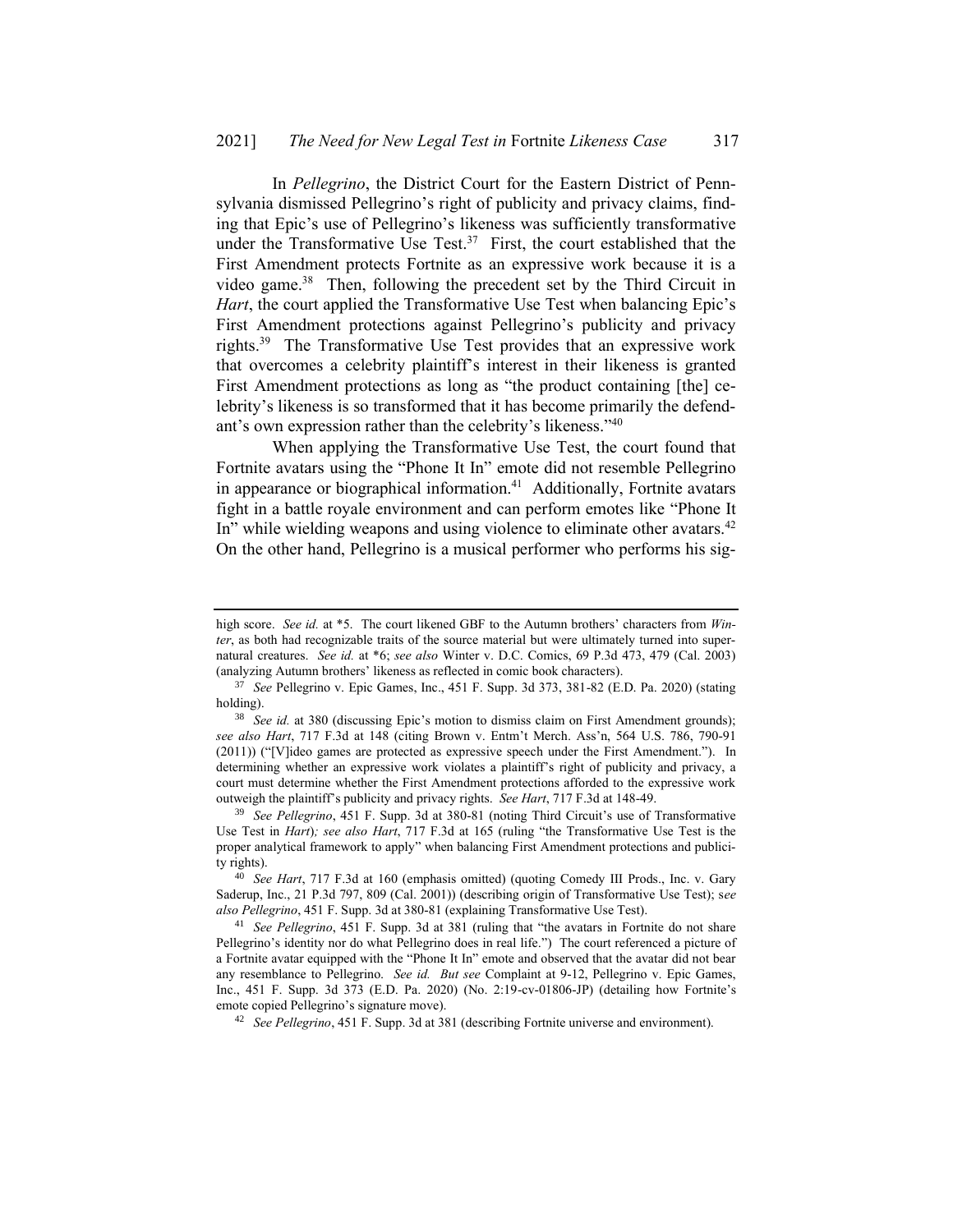nature move at concerts and festivals.<sup>43</sup> The court found that, because Fortnite avatars did not share Pellegrino's identity or his profession, Epic's use of Pellegrino's likeness was sufficiently transformative under the Transformative Use Test.<sup>44</sup> Accordingly, the court dismissed Pellegrino's claim of right to publicity and privacy because Epic's use of Pellegrino's likeness was provided First Amendment protections under the Transformative Use Test that are not outweighed by Pellegrino's interests in his likeness.<sup>45</sup>

While the *Pellegrino* court correctly followed precedent in utilizing the Transformative Use Test, the Test itself is not immune to criticism.<sup>46</sup> A frequently raised issue is that the Test is difficult to apply and predict, forcing judges to make subjective and inconsistent analyses of artworks.<sup>47</sup> Critics also suggest that the Transformative Use Test should be changed in order to properly address the ever-changing world of video games.<sup>48</sup> Even if the Transformative Use Test is crafted well enough to apply to video games, the court's adherence to precedent using this test will leave small, lesser-known figures with no avenue for relief; as a result, Epic may continue to add their signature moves and likeness into Fortnite without permission.<sup>49</sup>

<sup>47</sup> *See* Chin, *supra* note 33, at 212 (asserting Transformative Use Test forces judges to decide on artistic value and expressions of artwork).

<sup>&</sup>lt;sup>43</sup> *See id.* (describing Pellegrino's profession and context of signature move).

<sup>44</sup> *See id.* (outlining reasoning). *But see* Gerken, *supra* note 10 (recounting Fortnite's first virtual concert); Statt, *supra* note 12 (describing various claims against Epic for Fortnite emotes); Webster, *supra* note 10 (explaining Epic wants Fortnite to become tour stop for artists). Fortnite's head of global partnerships, Nate Nanzer, stated that virtual concerts have been extremely successful, and that Epic is focused on finding ways to host more virtual concerts and performances. *See* Webster, *supra* note 10.

<sup>45</sup> *See Pellegrino*, 451 F. Supp. 3d at 381 (outlining court's holding).

<sup>46</sup> *See* Chin, *supra* note 33, at 212 (noting distinctive features of Test are dubious and difficult to apply) The Missouri Supreme Court criticized and rejected the Transformative Use Test, reasoning that, under the Test, a commercial work whose sole purpose was commercial could still receive First Amendment protections as long as there is a slight hint of personal expression. *See*  Chin, *supra* note 33, at 201-02; *see also* Ford & Liebler, *supra* note 19, at 77 (arguing courts have failed to apply Transformative Use Test properly in video game cases); Gutmann, *supra* note 20, at 222 (discussing inconsistent application of Test to video games).

<sup>48</sup> *See* Baker *et al.*, *supra* note 35, at 474 (explaining problems applying Test to commercial products with creative components); *see also* Gutmann, *supra* note 20, at 222 (suggesting line be drawn between "altered reality" games and "imitation of life" games). Gutmann's suggestion would create an important distinction between video games that merely seek to relate to a person, and video games that actually imitate life and intend to replicate a person's life. *See* Gutmann, *supra* note 20, at 222.

<sup>49</sup> *See* Robertson, *supra* note 1 (noting smaller figures like "Backpack Kid" are unable to obtain relief); *see also infra* note 52 and accompanying text (explaining criticisms of Transformative Use Test as being ill-suited in application to video games).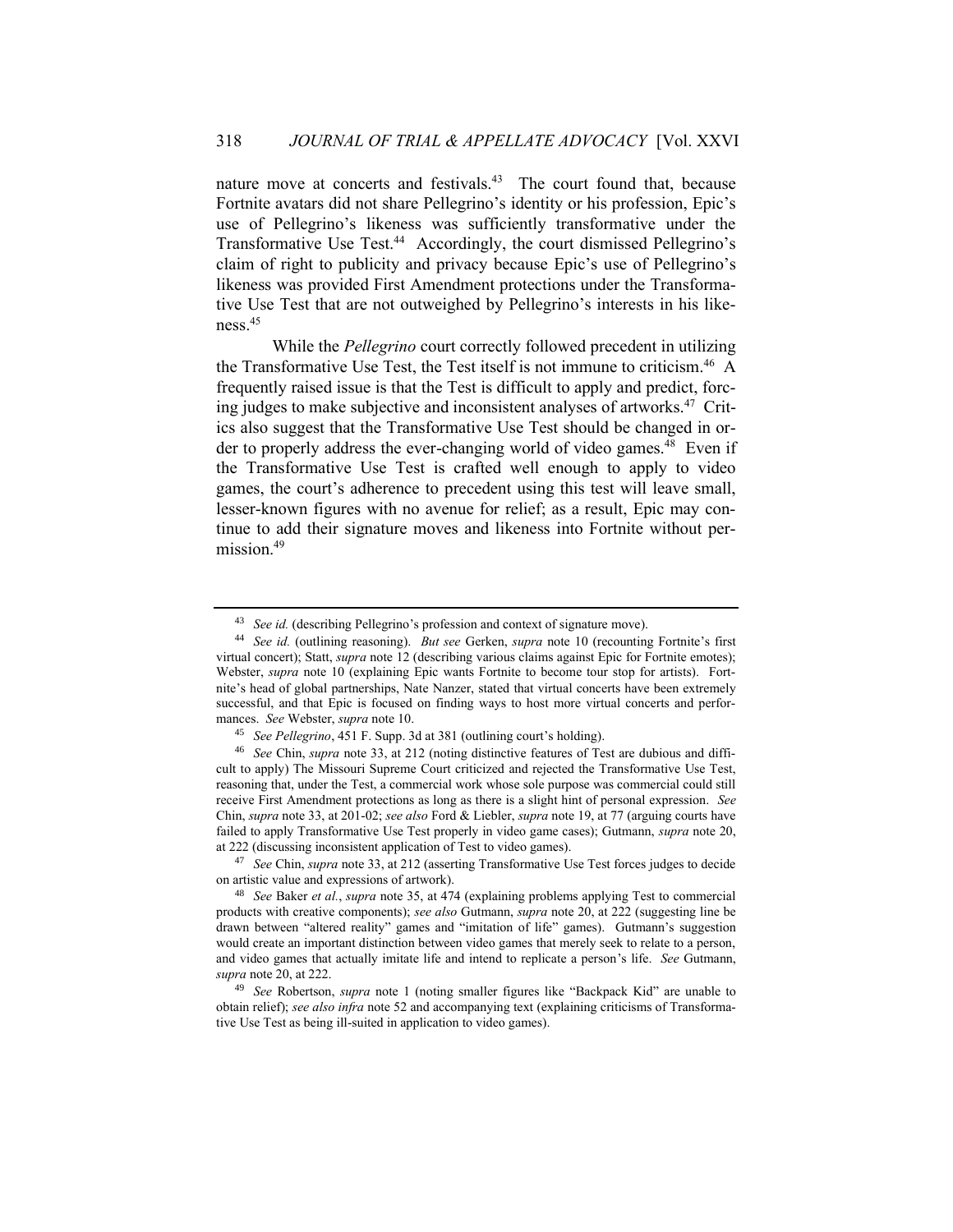The court analyzed Fortnite's universe as one in which players focus only on eliminating the competition.<sup>50</sup> Although this may have been true at the time, the Fortnite universe has since evolved into a venue where performers can hold virtual musical concerts and festivals—events that more closely align with Pellegrino's profession.<sup>51</sup> Because Epic regularly incorporates into Fortnite's universe what musical performers do in real life, Epic's plans for virtual concerts could open the door for celebrities to attack the Transformative Use Test's misguided focus on whether the celebrities' primary claims to fame have been incorporated into the game.<sup>52</sup> As Epic tries to capitalize on Fortnite's success, the result of *Pellegrino*  could make Epic overly confident, potentially leading Epic to use the likeness of someone who would not give in but who would make use of the brand new avenue of attack to surprise Epic and succeed on a claim against it.<sup>53</sup> Even if Epic adds people into Fortnite without their permission, Epic would likely rely on this case's precedent and argue that the body and identity of the figures have been sufficiently transformed through the in-game  $design.<sup>54</sup>$ 

Notwithstanding the addition of regular virtual concerts in Fortnite, the court has opened a door through which Epic can take advantage of lesser known figures by allowing Epic to copy people without their consent and without subsequent repercussions.<sup>55</sup> Lesser-known pop culture figures will find themselves hard-pressed to win a claim against Epic and Epic will have free rein to incorporate pop culture references into their game to attract different audiences with little threat of litigation.<sup>56</sup> In a world where viral videos skyrocket to millions of views within hours, cultural figures

<sup>50</sup> *See Pellegrino*, 451 F. Supp. 3d at 381 (describing setting where Fortnite avatars interact).

<sup>51</sup> *See* Webster, *supra* note 10 (detailing Epic's plan for more virtual concerts to extend musical artists' audience); *see also Pellegrino*, 451 F. Supp. 3d at 377 (explaining Pellegrino's profession).

<sup>52</sup> *See* Webster, *supra* note 10 (outlining Epic's goal to hold additional and longer concerts); *see also supra* text accompanying note 34 (providing example where performing profession in different venue not transformative).

<sup>53</sup> *See* Webb, *supra* note 10 (noting Epic's ability to adapt to huge audience, providing model for other companies). If a plaintiff can recover on a claim against Epic, it could hurt Epic financially, as demonstrated in *Keller*. *See supra* note 35 and accompanying text. However, even if a plaintiff were to prevail, Epic would likely continue to profit after paying off a settlement. *See*  Webb, *supra* note 10 (reporting Epic's revenue of at least \$2.4 billion in 2018).

<sup>54</sup> *See* Kirby v. Sega of America, Inc., 50 Cal. Rptr. 3d 607, 615-17 (2006) (explaining how game characters could resemble celebrities and be sufficiently transformed); *see also* Dey, *supra*  note 11 (illustrating how in-game design of characters can differ from celebrities).

<sup>55</sup> *See* Stoilov, *supra* note 11 (showcasing Epic's collaborations with celebrities too famous to exploit); *see also supra* note 12 and accompanying text (listing Epic's numerous past collaborations).

<sup>56</sup> *See* Robertson, *supra* note 12 (noting numerous claims against Epic have failed and been dismissed).